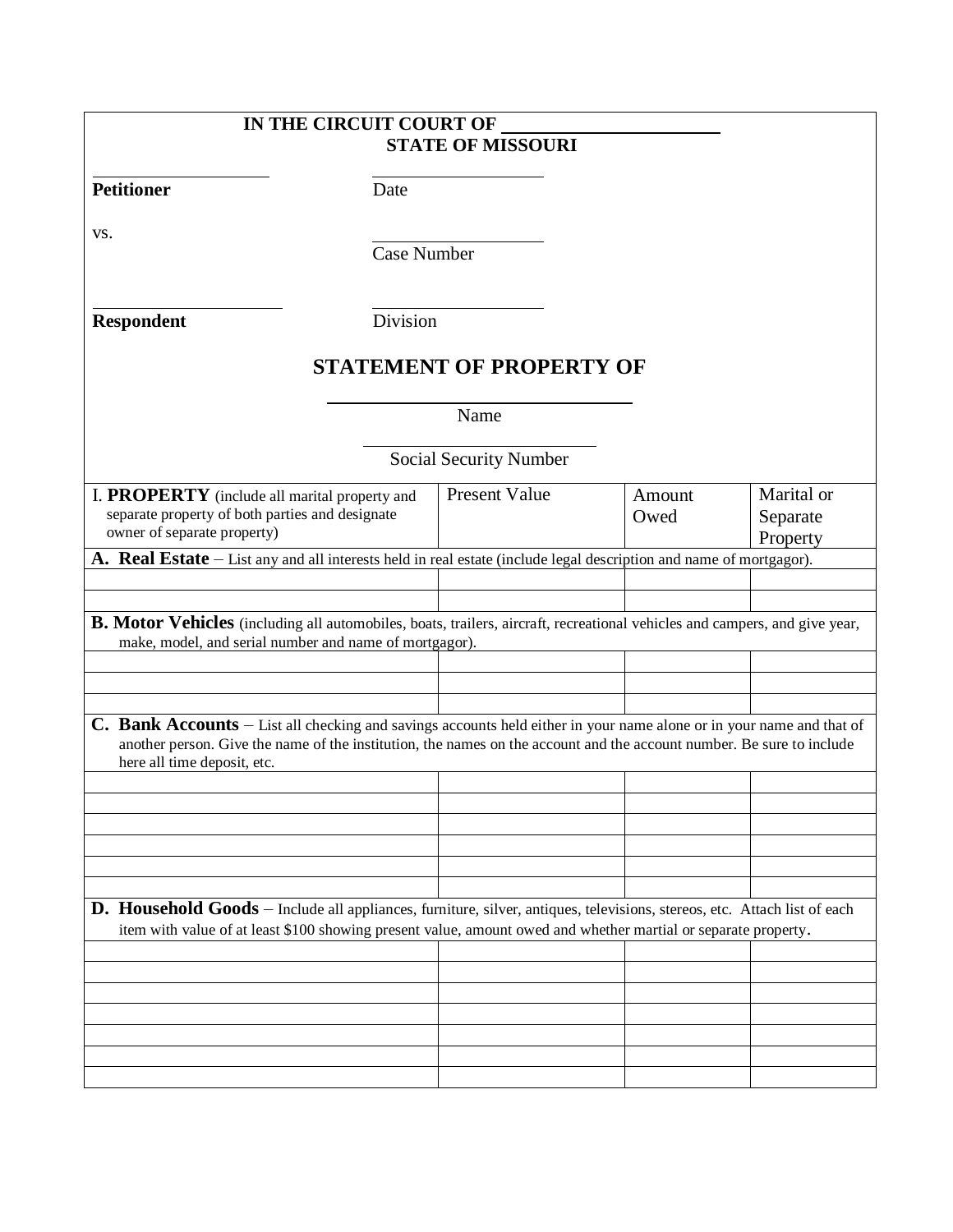| <b>E.</b> Personal Goods – Include jewelry, furs, guns, cameras, coin and stamp collections, fishing and camping        |  |  |  |  |  |
|-------------------------------------------------------------------------------------------------------------------------|--|--|--|--|--|
| equipment, etc. Attach a list of each item value of at least \$100 showing present value, amount owed and whether       |  |  |  |  |  |
| marital or separate property.                                                                                           |  |  |  |  |  |
|                                                                                                                         |  |  |  |  |  |
|                                                                                                                         |  |  |  |  |  |
|                                                                                                                         |  |  |  |  |  |
|                                                                                                                         |  |  |  |  |  |
|                                                                                                                         |  |  |  |  |  |
| F. Cash on Hand                                                                                                         |  |  |  |  |  |
|                                                                                                                         |  |  |  |  |  |
| <b>G. Securities</b> – List all stocks, bonds, promissory notes, mortgages and all other such property in               |  |  |  |  |  |
| which you have an interest and give the names in which the securities are held and identification                       |  |  |  |  |  |
| numbers, if any.                                                                                                        |  |  |  |  |  |
|                                                                                                                         |  |  |  |  |  |
|                                                                                                                         |  |  |  |  |  |
|                                                                                                                         |  |  |  |  |  |
| <b>H. Life Insurance</b> $-$ List the kind of policy, name of policy, name of issuing company, policy number, owner of  |  |  |  |  |  |
| policy, insured, beneficiaries, face value and cash surrender value, if any (include and policies furnished by your     |  |  |  |  |  |
| employer).                                                                                                              |  |  |  |  |  |
|                                                                                                                         |  |  |  |  |  |
|                                                                                                                         |  |  |  |  |  |
| I.<br><b>Retirement, Pension and/or Profit Plans</b> – List number of plans in which you are enrolled or have interest, |  |  |  |  |  |
| give names and address of plan administrators, present value of plan if known, and gross benefit payable at earliest    |  |  |  |  |  |
| retirement or maturity date. Is plan vested? If not on what date will it vest? Please attach employee information       |  |  |  |  |  |
| concerning the plan.                                                                                                    |  |  |  |  |  |
|                                                                                                                         |  |  |  |  |  |
|                                                                                                                         |  |  |  |  |  |
| J. Any Interest in any Trust- Give name of the trust, name and address of the trustee, name of settler, name of         |  |  |  |  |  |
| beneficiaries, nature of the interest you have in the trust and attach to this a copy of the trust instrument.          |  |  |  |  |  |
|                                                                                                                         |  |  |  |  |  |
|                                                                                                                         |  |  |  |  |  |
|                                                                                                                         |  |  |  |  |  |
| K. Any Interest in a Contract Made but not yet Performed - List the Parties to the contract, their address              |  |  |  |  |  |
| and the expected date of performance, if any.                                                                           |  |  |  |  |  |
|                                                                                                                         |  |  |  |  |  |
|                                                                                                                         |  |  |  |  |  |
| L. Any Interest in Pending Litigation or Suits yet to be filed.                                                         |  |  |  |  |  |
|                                                                                                                         |  |  |  |  |  |
|                                                                                                                         |  |  |  |  |  |
|                                                                                                                         |  |  |  |  |  |
|                                                                                                                         |  |  |  |  |  |
| M. Any Interests in Farm Equipment, Animals, or Crops - Give nature of the property and its location.                   |  |  |  |  |  |
| None                                                                                                                    |  |  |  |  |  |
|                                                                                                                         |  |  |  |  |  |
| N. Any Debt Owed to You by Others - list the names and address of the debtor, any security, date of loan and            |  |  |  |  |  |
|                                                                                                                         |  |  |  |  |  |
| due date, if any etc.                                                                                                   |  |  |  |  |  |
|                                                                                                                         |  |  |  |  |  |
|                                                                                                                         |  |  |  |  |  |
| <b>O. Future Interests</b> – List the interest you hold, the property involved and the present owner.                   |  |  |  |  |  |
|                                                                                                                         |  |  |  |  |  |
|                                                                                                                         |  |  |  |  |  |